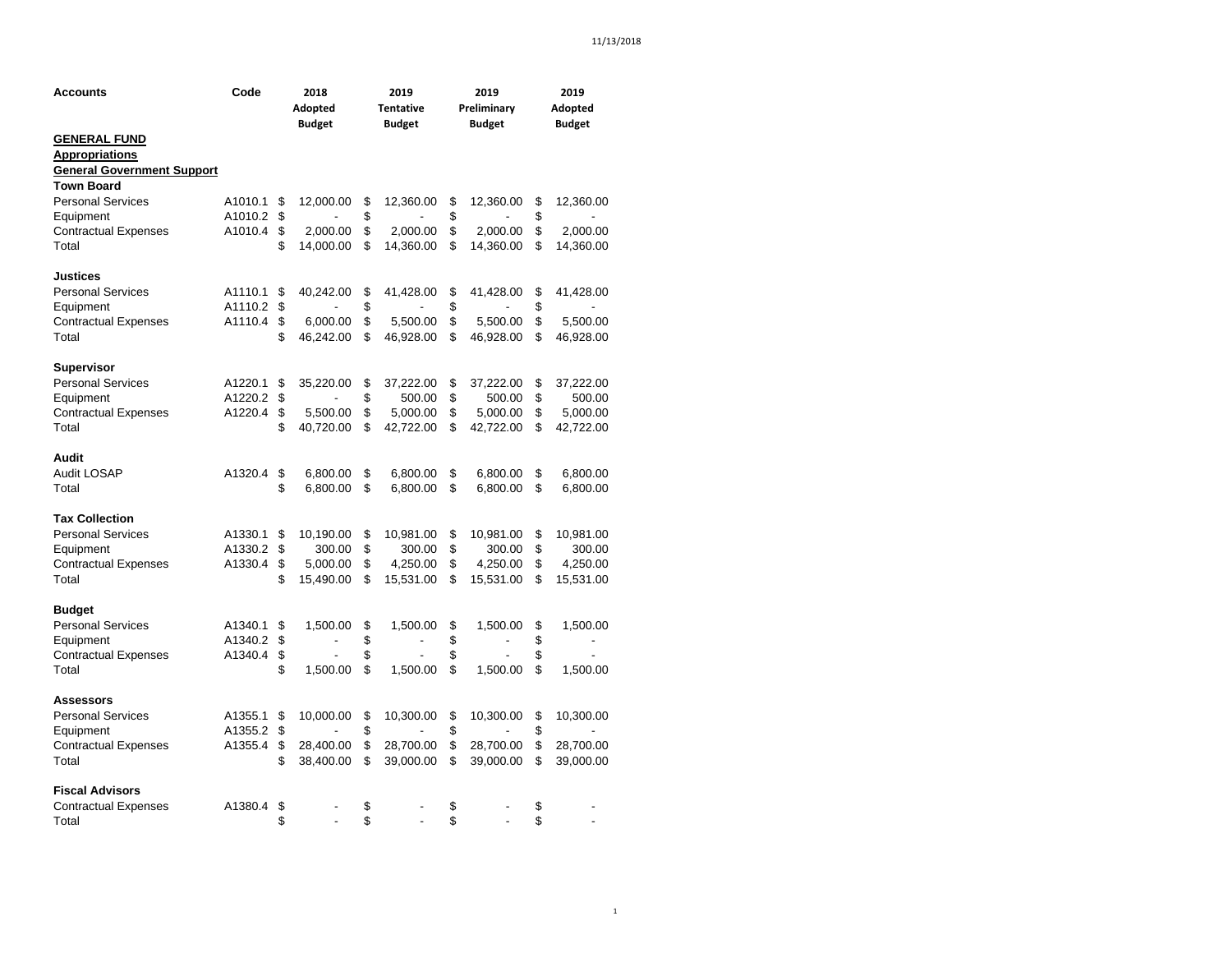| Accounts                                | Code    |          | 2018<br>Adopted<br><b>Budget</b> |          | 2019<br><b>Tentative</b><br><b>Budget</b> |          | 2019<br>Preliminary<br><b>Budget</b> |          | 2019<br>Adopted<br><b>Budget</b> |
|-----------------------------------------|---------|----------|----------------------------------|----------|-------------------------------------------|----------|--------------------------------------|----------|----------------------------------|
| <b>Town Clerk</b>                       |         |          |                                  |          |                                           |          |                                      |          |                                  |
| Personal Services                       | A1410.1 | \$       | 35,450.00                        | \$       | 37,145.00                                 | \$       | 37,145.00                            | \$       | 37,145.00                        |
| Equipment                               | A1410.2 | \$       |                                  | \$       |                                           | \$       |                                      | \$       |                                  |
| Contractual Expenses                    | A1410.4 | \$       | 4,000.00                         | \$       | 4,000.00                                  | \$       | 4,000.00                             | \$       | 4,000.00                         |
| Total                                   |         | \$       | 39,450.00                        | \$       | 41,145.00                                 | \$       | 41,145.00                            | \$       | 41,145.00                        |
| Attorney                                |         |          |                                  |          |                                           |          |                                      |          |                                  |
| <b>Personal Services</b>                | A1420.1 | \$       |                                  | \$       |                                           | \$       |                                      | \$       |                                  |
| Equipment                               | A1420.2 | \$       |                                  | \$       |                                           | \$       |                                      | \$       |                                  |
| Contractual Expenses                    | A1420.4 | \$       | 50,000.00                        | \$       | 50,000.00                                 | \$       | 50,000.00                            | \$       | 50,000.00                        |
| Total                                   |         | \$       | 50,000.00                        | \$       | 50,000.00                                 | \$       | 50,000.00                            | \$       | 50,000.00                        |
| Engineer                                |         |          |                                  |          |                                           |          |                                      |          |                                  |
| Contractual Expenses                    | A1440.4 | \$       | 2,500.00                         | \$       | 3,500.00                                  | \$       | 3,500.00                             | \$       | 3,500.00                         |
| Total                                   |         | \$       | 2,500.00                         | \$       | 3,500.00                                  | \$       | 3,500.00                             | \$       | 3,500.00                         |
| Elections                               |         |          |                                  |          |                                           |          |                                      |          |                                  |
| Personal Services                       | A1450.1 | \$       |                                  | \$       |                                           | \$       |                                      | \$       |                                  |
| Equipment                               | A1450.2 | \$       |                                  | \$       |                                           | \$       |                                      | \$       |                                  |
| Contractual Expenses                    | A1450.4 | \$       | 250.00                           | \$       | 250.00                                    | \$       | 250.00                               | \$       | 250.00                           |
| Total                                   |         | \$       | 250.00                           | \$       | 250.00                                    | \$       | 250.00                               | \$       | 250.00                           |
| <b>Buildings</b>                        |         |          |                                  |          |                                           |          |                                      |          |                                  |
| <b>Personal Services</b>                | A1620.1 | \$       | 2,000.00                         | \$       | 2,000.00                                  | \$       | 2,000.00                             | \$       | 2,000.00                         |
| Equipment                               | A1620.2 | \$       | 500.00                           | \$       | 500.00                                    | \$       | 500.00                               | \$       | 500.00                           |
| <b>Contractual Expenses</b>             | A1620.4 | \$       | 60,000.00                        | \$       | 60,000.00                                 | \$       | 60,000.00                            | \$       | 60,000.00                        |
| Total                                   |         | \$       | 62,500.00                        | \$       | 62,500.00                                 | \$       | 62,500.00                            | \$       | 62,500.00                        |
| Central Communicatons System            |         |          |                                  |          |                                           |          |                                      |          |                                  |
| <b>Personal Services</b>                | A1650.1 | \$       |                                  | \$       |                                           | \$       |                                      | \$       |                                  |
| Equipment                               | A1650.2 | \$       |                                  | \$       |                                           | \$       |                                      | \$       |                                  |
| <b>Contractual Expenses</b>             | A1650.4 | \$       | 4,500.00                         | \$       | 5,000.00                                  | \$       | 5,000.00                             | \$       | 5,000.00                         |
| Total                                   |         | \$       | 4,500.00                         | \$       | 5,000.00                                  | \$       | 5,000.00                             | \$       | 5,000.00                         |
| <b>Central Printing and Mailing</b>     |         |          |                                  |          |                                           |          |                                      |          |                                  |
| <b>Personal Services</b>                | A1670.1 | \$       |                                  | \$       |                                           | \$       |                                      | \$       |                                  |
| Equipment                               | A1670.2 | \$       |                                  | \$       |                                           | \$       |                                      | \$       |                                  |
| <b>Contractual Expenses</b><br>Total    | A1670.4 | \$<br>\$ | 2,500.00<br>2,500.00             | \$<br>\$ | 2,500.00<br>2,500.00                      | \$<br>\$ | 2,500.00<br>2,500.00                 | \$<br>\$ | 2,500.00<br>2,500.00             |
| Special items                           |         |          |                                  |          |                                           |          |                                      |          |                                  |
| <b>Unallocated Insurance</b>            | A1910.4 | \$       | 35,000.00                        | \$       | 35,000.00                                 | \$       | 35,000.00                            | \$       | 35,000.00                        |
| Municipal Association Dues              | A1920.4 | \$       | 1,000.00                         | \$       | 1,000.00                                  | \$       | 1,000.00                             | \$       | 1,000.00                         |
| Contingency                             | A1990.4 | \$       | 40,000.00                        | \$       | 40,000.00                                 | \$       | 40,000.00                            | \$       | 40,000.00                        |
| Total                                   |         | \$       | 76,000.00                        | \$       | 76,000.00                                 | \$       | 76,000.00                            | \$       | 76,000.00                        |
| <b>Total General Government Support</b> |         |          | \$400,852.00                     |          | \$407,736.00                              |          | \$407,736.00                         |          | \$407,736.00                     |
|                                         |         |          |                                  |          |                                           |          |                                      |          |                                  |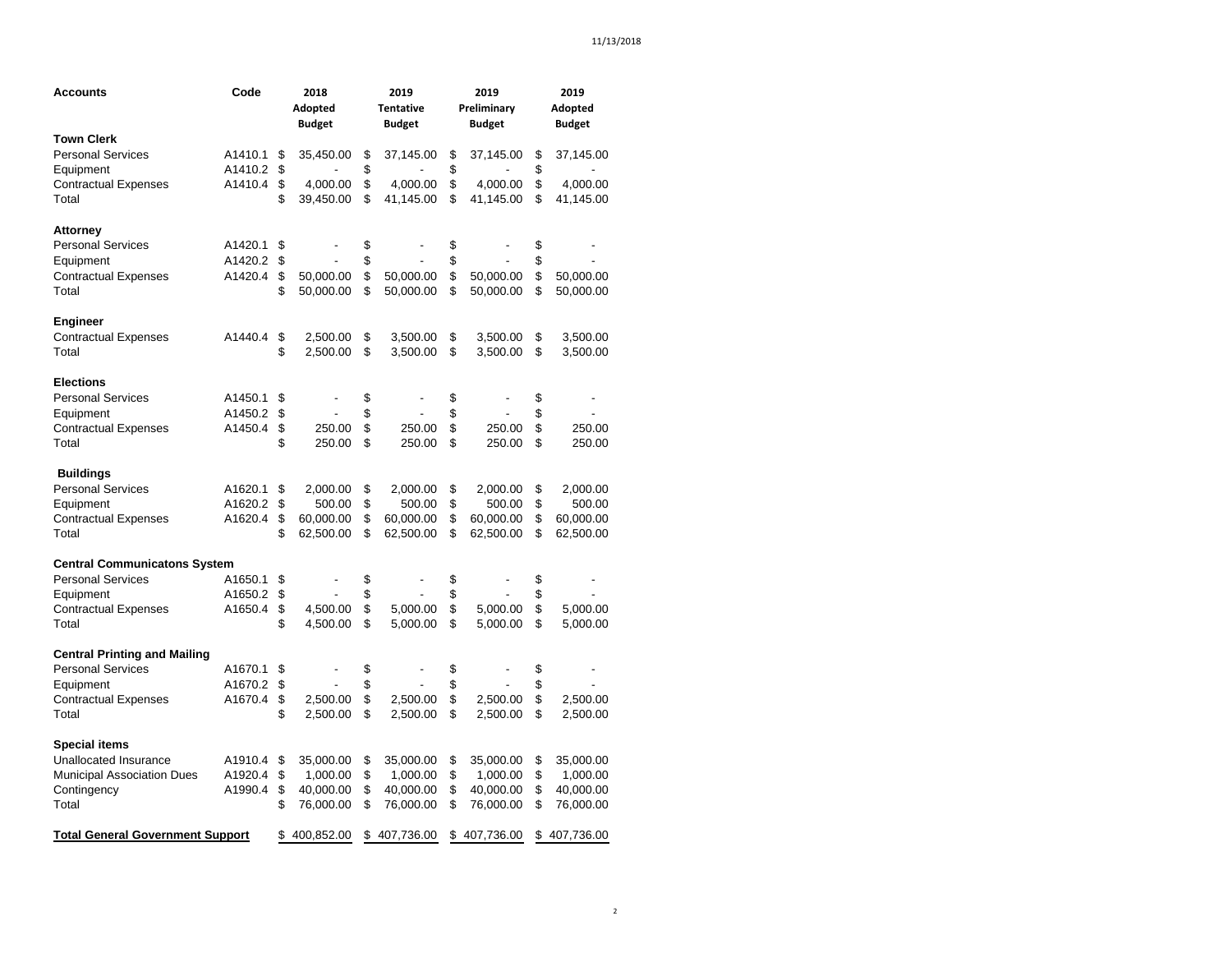| Accounts                             | Code    | 2018          |            | 2019 |                  |             | 2019          |    | 2019          |  |  |
|--------------------------------------|---------|---------------|------------|------|------------------|-------------|---------------|----|---------------|--|--|
|                                      |         |               | Adopted    |      | <b>Tentative</b> | Preliminary |               |    | Adopted       |  |  |
|                                      |         | <b>Budget</b> |            |      | <b>Budget</b>    |             | <b>Budget</b> |    | <b>Budget</b> |  |  |
| <b>Public Safety</b>                 |         |               |            |      |                  |             |               |    |               |  |  |
| <b>Traffic Control</b>               |         |               |            |      |                  |             |               |    |               |  |  |
| <b>Personal Services</b>             | A3310.1 | \$            |            | \$   |                  | \$          |               | \$ |               |  |  |
| Equipment                            | A3310.2 | \$            |            | \$   |                  | \$          |               | \$ |               |  |  |
| <b>Contractual Expenses</b>          | A3310.4 | \$            | 1,000.00   | \$   | 1,000.00         | \$          | 1,000.00      | \$ | 1,000.00      |  |  |
| Total                                |         | \$            | 1,000.00   | \$   | 1,000.00         | \$          | 1,000.00      | \$ | 1,000.00      |  |  |
| <b>Control of Dogs</b>               |         |               |            |      |                  |             |               |    |               |  |  |
| <b>Personal Services</b>             | A3510.1 | \$            | 7,375.00   | \$   | 7,638.00         | \$          | 7,638.00      | \$ | 7,638.00      |  |  |
| Equipment                            | A3510.2 | \$            |            | \$   |                  | \$          |               | \$ |               |  |  |
| <b>Contractual Expenses</b>          | A3510.4 | \$            | 4,500.00   | \$   | 5,130.00         | \$          | 5,130.00      | \$ | 5,130.00      |  |  |
| Total                                |         | \$            | 11,875.00  | \$   | 12,768.00        | \$          | 12,768.00     | \$ | 12,768.00     |  |  |
| <b>Animal Control Other</b>          |         |               |            |      |                  |             |               |    |               |  |  |
| <b>Personal Services</b>             | A3520.1 | \$            |            | \$   |                  | \$          |               | \$ |               |  |  |
| Equipment                            | A3520.2 | \$            |            | \$   |                  | \$          |               | \$ |               |  |  |
| <b>Contractual Expenses</b>          | A3520.4 | \$            | 500.00     | \$   | 500.00           | \$          | 500.00        | \$ | 500.00        |  |  |
| Total                                |         | \$            | 500.00     | \$   | 500.00           | \$          | 500.00        | \$ | 500.00        |  |  |
| <b>Safety Inspection</b>             |         |               |            |      |                  |             |               |    |               |  |  |
| <b>Personal Services</b>             | A3620.1 | \$            | 9,180.00   | \$   | 11,000.00        | \$          | 11,000.00     | \$ | 11,000.00     |  |  |
| Equipment                            | A3620.2 | \$            | 300.00     | \$   | 300.00           | \$          | 300.00        | \$ | 300.00        |  |  |
| <b>Contractual Expenses</b>          | A3620.4 | \$            | 1,000.00   | \$   | 1,000.00         | \$          | 1,000.00      | \$ | 1,000.00      |  |  |
| Total                                |         | \$            | 10,480.00  | \$   | 12,300.00        | \$          | 12,300.00     | \$ | 12,300.00     |  |  |
| <b>Total Public Safety</b>           |         | \$            | 23,855.00  | \$   | 26,568.00        | \$          | 26,568.00     | \$ | 26,568.00     |  |  |
| <b>Health</b>                        |         |               |            |      |                  |             |               |    |               |  |  |
| <b>Board of Health</b>               |         |               |            |      |                  |             |               |    |               |  |  |
| <b>Personal Services</b>             | A4010.1 | \$            | 1,200.00   | \$   |                  | \$          |               | \$ |               |  |  |
| Total                                |         | \$            | 1,200.00   | \$   |                  | \$          |               | \$ |               |  |  |
| <b>Registrar of Vital Statistics</b> |         |               |            |      |                  |             |               |    |               |  |  |
| <b>Personal Services</b>             | A4020.1 | \$            | 250.00     | \$   | 500.00           | \$          | 500.00        | \$ | 500.00        |  |  |
| Equipment                            | A4020.2 | \$            | 1,100.00   | \$   | 250.00           | \$          | 250.00        | \$ | 250.00        |  |  |
| <b>Contractual Expenses</b>          | A4020.4 | \$            | 300.00     | \$   | 250.00           | \$          | 250.00        | \$ | 250.00        |  |  |
| Total                                |         | \$            | 1,650.00   | \$   | 1,000.00         | \$          | 1,000.00      | \$ | 1,000.00      |  |  |
| Ambulance                            |         |               |            |      |                  |             |               |    |               |  |  |
| <b>Personal Services</b>             | A4540.1 | \$            |            | \$   |                  | \$          |               | \$ |               |  |  |
| Equipment                            | A4540.2 | \$            |            | \$   |                  | \$          |               | \$ |               |  |  |
| <b>Contractual Expenses</b>          | A4540.4 | \$            | 139,301.00 | \$   | 139,301.00       | \$          | 139,301.00    | \$ | 139,301.00    |  |  |
| Total                                |         | \$            | 139,301.00 | \$   | 139,301.00       | \$          | 139,301.00    | \$ | 139,301.00    |  |  |
| Total Health                         |         | \$            | 142,151.00 |      | \$140,301.00     | \$          | 140,301.00    | \$ | 140,301.00    |  |  |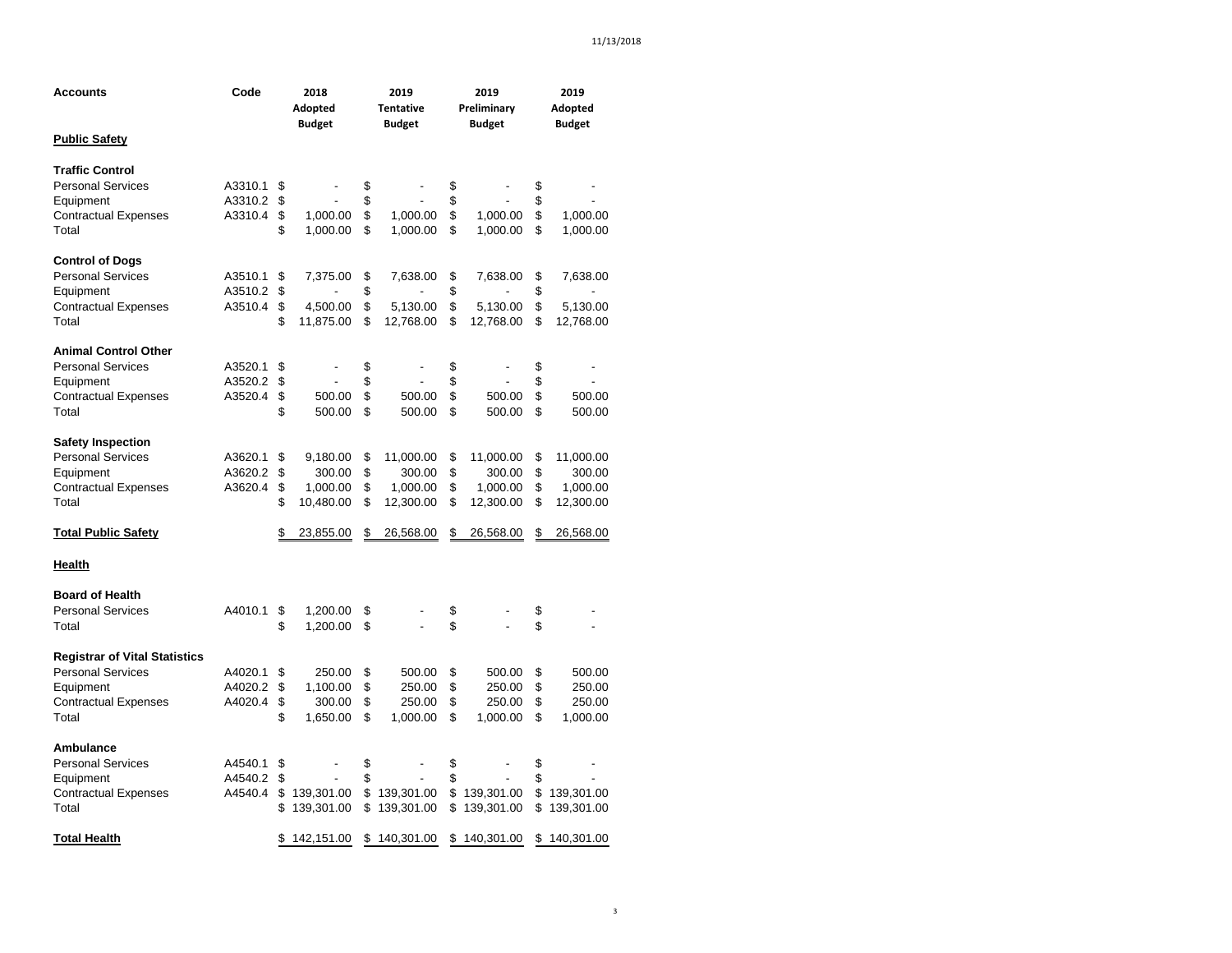| Accounts                                       | Code    |    | 2018<br>Adopted<br><b>Budget</b> |    | 2019<br><b>Tentative</b><br><b>Budget</b> |    | 2019<br>Preliminary<br><b>Budget</b> |    | 2019<br>Adopted<br><b>Budget</b> |  |  |
|------------------------------------------------|---------|----|----------------------------------|----|-------------------------------------------|----|--------------------------------------|----|----------------------------------|--|--|
| <u>Transportation</u>                          |         |    |                                  |    |                                           |    |                                      |    |                                  |  |  |
| <b>Superintendent of Highways</b>              |         |    |                                  |    |                                           |    |                                      |    |                                  |  |  |
| <b>Personal Services</b>                       | A5010.1 | \$ | 57,120.00                        | \$ | 59,320.00                                 | \$ | 59,320.00                            | \$ | 59,320.00                        |  |  |
| Equipment                                      | A5010.2 | \$ |                                  | \$ |                                           | \$ |                                      | \$ |                                  |  |  |
| <b>Contractual Expenses</b>                    | A5010.4 | \$ | 1,200.00                         | \$ | 1,200.00                                  | \$ | 1,200.00                             | \$ | 1,200.00                         |  |  |
| Total                                          |         | \$ | 58,320.00                        | \$ | 60,520.00                                 | \$ | 60,520.00                            | \$ | 60,520.00                        |  |  |
| <b>Street Lighting</b>                         |         |    |                                  |    |                                           |    |                                      |    |                                  |  |  |
| <b>Contractual Expenses</b>                    | A5182.4 | \$ | 2,500.00                         | \$ | 2,500.00                                  | \$ | 2,500.00                             | \$ | 2,500.00                         |  |  |
| Total                                          |         | \$ | 2,500.00                         | \$ | 2,500.00                                  | \$ | 2,500.00                             | \$ | 2,500.00                         |  |  |
| <b>Total Transportation</b>                    |         | \$ | 60,820.00                        | \$ | 63,020.00                                 | \$ | 63,020.00                            | \$ | 63,020.00                        |  |  |
| <b>Waterways Navigation</b>                    |         |    |                                  |    |                                           |    |                                      |    |                                  |  |  |
| <b>Contractual Expenses</b>                    | A5710.4 | \$ | 1,800.00                         | \$ | 1,800.00                                  | \$ | 1,800.00                             | \$ | 1,800.00                         |  |  |
| Total                                          |         | \$ | 1,800.00                         | \$ | 1,800.00                                  | \$ | 1,800.00                             | \$ | 1,800.00                         |  |  |
| <b>Total Waterways Navigation</b>              |         | \$ | 1,800.00                         | \$ | 1,800.00                                  | \$ | 1,800.00                             | \$ | 1,800.00                         |  |  |
| <b>Economic Assistance and Opportunity</b>     |         |    |                                  |    |                                           |    |                                      |    |                                  |  |  |
| <b>Publicity</b>                               |         |    |                                  |    |                                           |    |                                      |    |                                  |  |  |
| <b>Contractual Expenses</b>                    | A6410.4 | \$ | 300.00                           | \$ | 300.00                                    | \$ | 300.00                               | \$ | 300.00                           |  |  |
| Total                                          |         | \$ | 300.00                           | \$ | 300.00                                    | \$ | 300.00                               | \$ | 300.00                           |  |  |
| <b>Veterans Services</b>                       |         |    |                                  |    |                                           |    |                                      |    |                                  |  |  |
| <b>Personal Services</b>                       | A6510.1 | \$ |                                  | \$ |                                           | \$ |                                      | \$ |                                  |  |  |
| Equipment                                      | A6510.2 | \$ |                                  | \$ |                                           | \$ |                                      | \$ |                                  |  |  |
| <b>Contractual Expenses</b>                    | A6510.4 | \$ | 700.00                           | \$ | 700.00                                    | \$ | 700.00                               | \$ | 700.00                           |  |  |
| Total                                          |         | \$ | 700.00                           | \$ | 700.00                                    | \$ | 700.00                               | \$ | 700.00                           |  |  |
| <b>Total Economic Assistance and Opport \$</b> |         |    | 1,000.00                         | \$ | 1,000.00                                  | \$ | 1,000.00                             | \$ | 1,000.00                         |  |  |
| <b>Culture and Recreation</b>                  |         |    |                                  |    |                                           |    |                                      |    |                                  |  |  |
| <b>Special Recreational Facilities</b>         |         |    |                                  |    |                                           |    |                                      |    |                                  |  |  |
| <b>Personal Services</b>                       | A7180.1 | \$ | 10,000.00                        | \$ | 10,000.00                                 | \$ | 10,000.00                            | \$ | 10,000.00                        |  |  |
| Equipment                                      | A7180.2 | \$ | 500.00                           | \$ | 500.00                                    | \$ | 500.00                               | \$ | 500.00                           |  |  |
| <b>Contractual Expenses</b>                    | A7180.4 | \$ | 1,500.00                         | \$ | 1,000.00                                  | \$ | 1,000.00                             | \$ | 1,000.00                         |  |  |
| Total                                          |         | \$ | 12,000.00                        | \$ | 11,500.00                                 | \$ | 11,500.00                            | \$ | 11,500.00                        |  |  |
| <b>Youth Program</b>                           |         |    |                                  |    |                                           |    |                                      |    |                                  |  |  |
| <b>Personal Services</b>                       | A7310.1 | \$ |                                  | \$ |                                           | \$ |                                      | \$ |                                  |  |  |
| Equipment                                      | A7310.2 | \$ |                                  | \$ |                                           | \$ |                                      | \$ |                                  |  |  |
| <b>Contractual Expenses</b>                    | A7310.4 | \$ | 650.00                           | \$ | 650.00                                    | \$ | 650.00                               | \$ | 650.00                           |  |  |
| Total                                          |         | \$ | 650.00                           | \$ | 650.00                                    | \$ | 650.00                               | \$ | 650.00                           |  |  |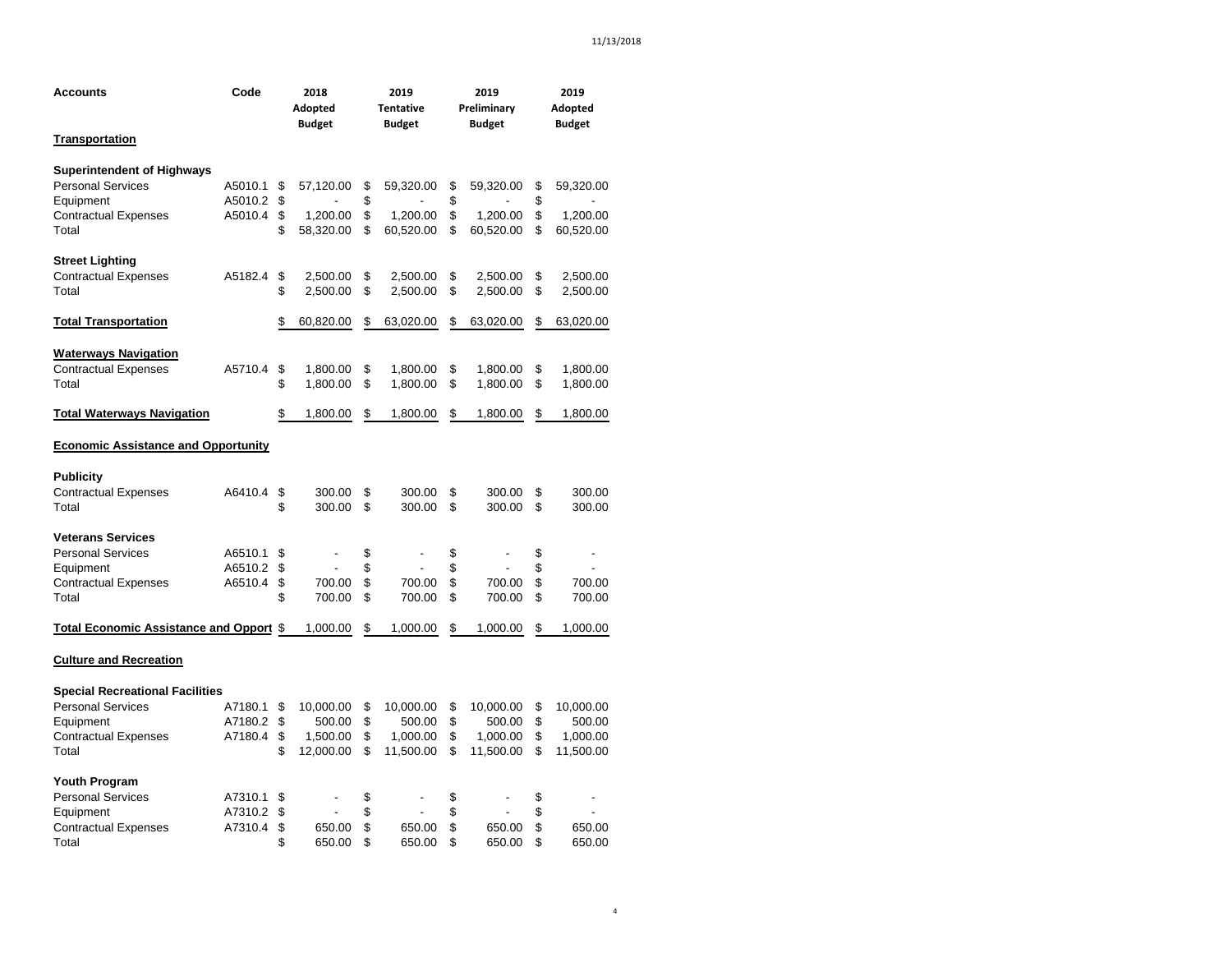| Accounts                                 | Code    | 2018<br>Adopted<br><b>Budget</b> |                | 2019<br><b>Tentative</b><br><b>Budget</b> | 2019<br>Preliminary<br><b>Budget</b> | 2019<br>Adopted<br><b>Budget</b> |                          |  |
|------------------------------------------|---------|----------------------------------|----------------|-------------------------------------------|--------------------------------------|----------------------------------|--------------------------|--|
| Joint Youth Project                      |         |                                  |                |                                           |                                      |                                  |                          |  |
| <b>Contractual Expenses</b>              | A7320.4 | \$                               | 8,000.00       | \$<br>10,550.00                           | \$<br>10,550.00                      | \$                               | 10,550.00                |  |
| Total                                    |         | \$                               | 8,000.00       | \$<br>10,550.00                           | \$<br>10,550.00                      | \$                               | 10,550.00                |  |
| Historian                                |         |                                  |                |                                           |                                      |                                  |                          |  |
| <b>Personal Services</b>                 | A7510.1 | \$                               | 800.00         | \$<br>824.00                              | \$<br>824.00                         | \$                               | 824.00                   |  |
| Equipment                                | A7510.2 | \$                               | $\overline{a}$ | \$<br>$\blacksquare$                      | \$<br>$\blacksquare$                 | \$                               | $\overline{\phantom{a}}$ |  |
| <b>Contractual Expenses</b>              | A7510.4 | \$                               | 75.00          | \$                                        | \$                                   | \$                               |                          |  |
| Total                                    |         | \$                               | 875.00         | \$<br>824.00                              | \$<br>824.00                         | \$                               | 824.00                   |  |
| <b>Celebration</b>                       |         |                                  |                |                                           |                                      |                                  |                          |  |
| <b>Personal Services</b>                 | A7550.1 | \$                               |                | \$                                        | \$                                   | \$                               |                          |  |
| Equipment                                | A7550.2 | \$                               |                | \$                                        | \$                                   | \$                               |                          |  |
| <b>Contractual Expenses</b>              | A7550.4 | \$                               | 500.00         | \$<br>250.00                              | \$<br>250.00                         | \$                               | 250.00                   |  |
| Total                                    |         | \$                               | 500.00         | \$<br>250.00                              | \$<br>250.00                         | \$                               | 250.00                   |  |
| <b>Adult Recreaton</b>                   |         |                                  |                |                                           |                                      |                                  |                          |  |
| <b>Personal Services</b>                 | A7620.1 | \$                               |                | \$                                        | \$                                   | \$                               |                          |  |
| Equipment                                | A7620.2 | \$                               |                | \$                                        | \$                                   | \$                               |                          |  |
| <b>Contractual Expenses</b>              | A7620.4 | \$                               | 2,000.00       | \$<br>2,000.00                            | \$<br>2,000.00                       | \$                               | 2,000.00                 |  |
| Total                                    |         | \$                               | 2,000.00       | \$<br>2,000.00                            | \$<br>2,000.00                       | \$                               | 2,000.00                 |  |
| <b>Total Culture and Recreation</b>      |         | \$                               | 24,025.00      | \$<br>25,774.00                           | \$<br>25,774.00                      | \$                               | 25,774.00                |  |
| <b>Home and Community Services</b>       |         |                                  |                |                                           |                                      |                                  |                          |  |
| <b>Planning</b>                          |         |                                  |                |                                           |                                      |                                  |                          |  |
| <b>Personal Services</b>                 | A8020.1 | \$                               | 4,663.00       | \$<br>4,803.00                            | \$<br>4,803.00                       | \$                               | 4,803.00                 |  |
| Equipment                                | A8020.2 | \$                               |                | \$                                        | \$                                   | \$                               |                          |  |
| <b>Contractual Expenses</b>              | A8020.4 | \$                               | 7,500.00       | \$<br>7,500.00                            | \$<br>7,500.00                       | \$                               | 7,500.00                 |  |
| Total                                    |         | \$                               | 12,163.00      | \$<br>12,303.00                           | \$<br>12,303.00                      | \$                               | 12,303.00                |  |
| <b>Environmental Control</b>             |         |                                  |                |                                           |                                      |                                  |                          |  |
| <b>Contractual Expenses</b>              | A8090.4 | \$                               |                | \$                                        | \$                                   | \$                               |                          |  |
| Total                                    |         | \$                               |                | \$                                        | \$                                   | \$                               |                          |  |
| <b>Cemeteries</b>                        |         |                                  |                |                                           |                                      |                                  |                          |  |
| <b>Personal Services</b>                 | A8810.1 | \$                               | 5,000.00       | \$<br>5,000.00                            | \$<br>5,000.00                       | \$                               | 5,000.00                 |  |
| Equipment                                | A8810.2 | \$                               |                | \$<br>1,000.00                            | \$<br>1,000.00                       | \$                               | 1,000.00                 |  |
| <b>Contractual Expenses</b>              | A8810.4 | \$                               | 500.00         | \$<br>1,000.00                            | \$<br>1,000.00                       | \$                               | 1,000.00                 |  |
| Total                                    |         | \$                               | 5,500.00       | \$<br>7,000.00                            | \$<br>7,000.00                       | \$                               | 7,000.00                 |  |
| <b>Total Home and Community Services</b> |         | \$                               | 17,663.00      | \$<br>19,303.00                           | \$<br>19,303.00                      | \$                               | 19,303.00                |  |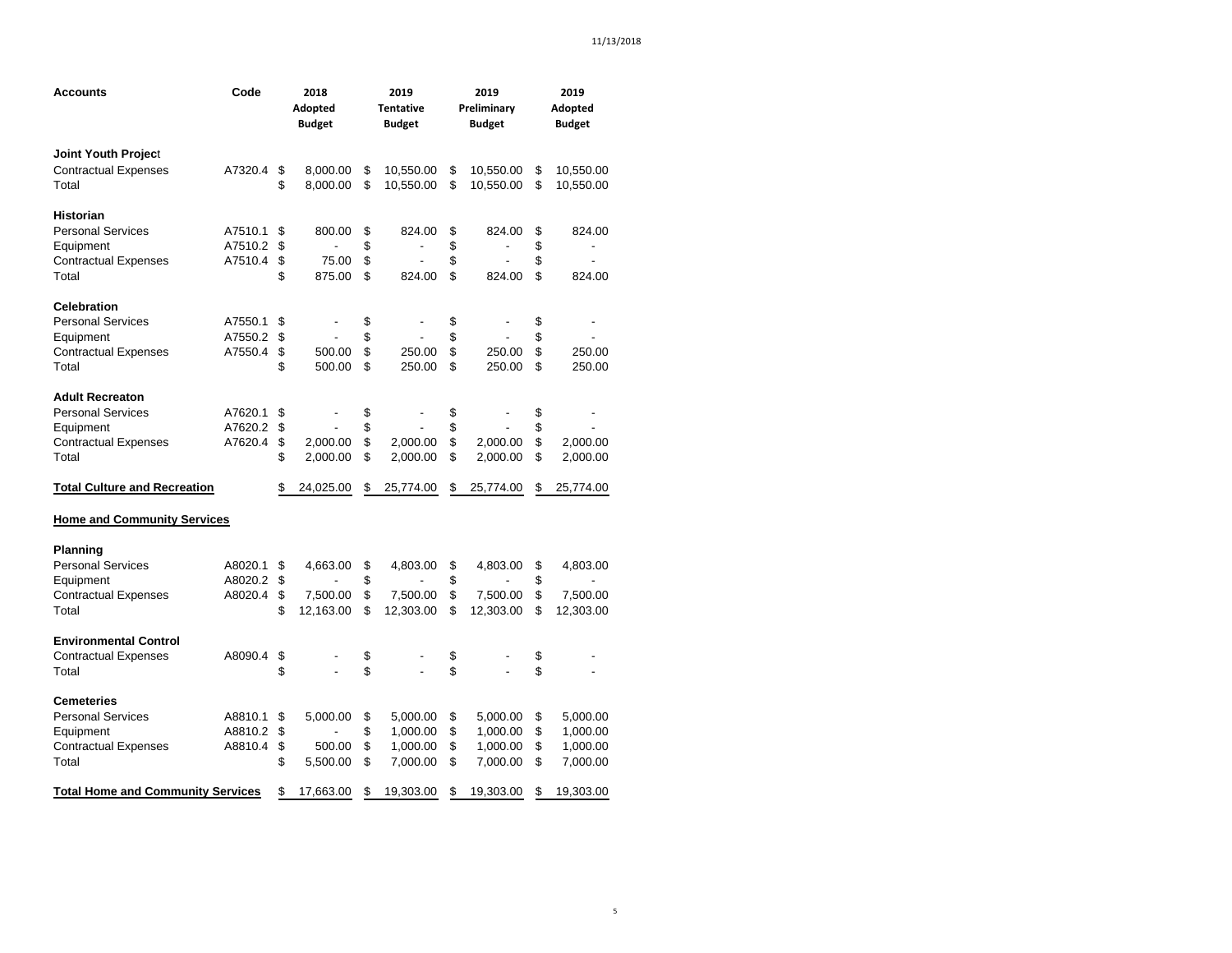| Accounts                                        | Code    | 2018             | 2019                           | 2019             | 2019             |
|-------------------------------------------------|---------|------------------|--------------------------------|------------------|------------------|
|                                                 |         | Adopted          | Tentative                      | Preliminary      | Adopted          |
|                                                 |         | <b>Budget</b>    | <b>Budget</b>                  | <b>Budget</b>    | <b>Budget</b>    |
| <b>Undistributed</b>                            |         |                  |                                |                  |                  |
| <b>Employee Benefits</b>                        |         |                  |                                |                  |                  |
| <b>State Retirement</b>                         | A9010.1 | \$<br>17,670.00  | \$<br>19,669.00                | \$<br>19,669.00  | \$<br>19,669.00  |
| Social Security                                 | A9030.8 | \$<br>18,333.00  | \$<br>19,280.00                | \$<br>19,280.00  | \$<br>19,280.00  |
| <b>Disability Insurance</b>                     | A9055.8 | \$<br>250.00     | \$<br>250.00                   | \$<br>250.00     | \$<br>250.00     |
| Hospital and medical Insurance A9060.8          |         | \$<br>17,600.00  | \$<br>17,600.00                | \$<br>17,600.00  | \$<br>17,600.00  |
| <b>Total Undistributed</b>                      |         | \$<br>53,853.00  | \$<br>56,799.00                | \$<br>56,799.00  | \$<br>56,799.00  |
| <u><b>Total Appropriations/Expenditures</b></u> |         | \$726,019.00     | \$<br>742,301.00               | \$742,301.00     | \$742,301.00     |
|                                                 |         |                  |                                |                  |                  |
| <b>General Fund Estimated Revenues</b>          |         |                  |                                |                  |                  |
| Real Property Tax Revenue                       | A1001   | \$254,469.00     | \$<br>285,726.00               | \$<br>285,726.00 | \$<br>285,726.00 |
| <b>Other Tax Items</b>                          |         |                  |                                |                  |                  |
| Other Payments in Lieu of Taxe                  | A1081   | \$<br>2,512.00   | \$<br>2,537.00                 | \$<br>2,537.00   | \$<br>2,537.00   |
| Interest and Penalties on Real F                | A1090   | \$<br>8,000.00   | \$<br>8,000.00                 | \$<br>8,000.00   | \$<br>8,000.00   |
| Utilities Gross Receipts Tax                    | A1130   | \$               | \$<br>$\overline{\phantom{a}}$ | \$               | \$               |
| Franchise                                       | A1170   | \$<br>33,000.00  | \$<br>33,000.00                | \$<br>33,000.00  | \$<br>33,000.00  |
|                                                 |         |                  |                                |                  |                  |
| <b>Departmental Income</b>                      |         |                  |                                |                  |                  |
| <b>Clerk Fees</b>                               | A1255   | \$<br>1,000.00   | \$<br>1,000.00                 | \$<br>1,000.00   | \$<br>1,000.00   |
| <b>Planning Board Fees</b>                      | A2115   | \$<br>1,000.00   | \$<br>1,000.00                 | \$<br>1,000.00   | \$<br>1,000.00   |
| Use of Money                                    |         |                  |                                |                  |                  |
| Interest and Earnings                           | A2401   | \$<br>300.00     | \$<br>300.00                   | \$<br>300.00     | \$<br>300.00     |
| <b>Licenses and Permits</b>                     |         |                  |                                |                  |                  |
| Dog License                                     | A2544   | \$<br>3,500.00   | \$<br>3,500.00                 | \$<br>3,500.00   | \$<br>3,500.00   |
| Permits                                         | A2590   | \$               | \$                             | \$               | \$               |
| <b>Fines and Forfeitures</b>                    |         |                  |                                |                  |                  |
| <b>Fines and Forfeited Bail</b>                 | A2610   | \$<br>90,000.00  | \$<br>90,000.00                | \$<br>90,000.00  | \$<br>90,000.00  |
|                                                 |         |                  |                                |                  |                  |
| Sale of Property/Compensation for Loss          |         |                  |                                |                  |                  |
| Sale of Real Property                           | A2660   | \$               | \$                             | \$               | \$               |
| Sale of Surplus Equip                           | A2665   | \$               | \$                             | \$               | \$               |
| <b>Unclassified Revenue</b>                     |         |                  |                                |                  |                  |
| <b>Unclassified Revenue</b>                     | A2770   | \$               | \$                             | \$               | \$               |
|                                                 |         |                  |                                |                  |                  |
| <b>State Aid</b>                                |         |                  |                                |                  |                  |
| Revenue Sharing                                 | A3001   | \$<br>12,238.00  | \$<br>12,238.00                | \$<br>12,238.00  | \$<br>12,238.00  |
| Mortgage Tax                                    | A3005   | \$<br>95,000.00  | \$<br>95,000.00                | \$<br>95,000.00  | \$<br>95,000.00  |
| <b>Other Star</b>                               | A3089   | \$               | \$                             | \$               | \$               |
| Grant Revenue - Home and Cor A3989              |         | \$<br>Ĭ.         | \$<br>$\overline{a}$           | \$               | \$               |
| Grant Revenue - Other                           | A3089   | \$               | \$                             | \$               | \$               |
| <b>Total Estimated Revenues</b>                 |         | \$<br>246,550.00 | \$<br>246,575.00               | \$<br>246,575.00 | \$<br>246,575.00 |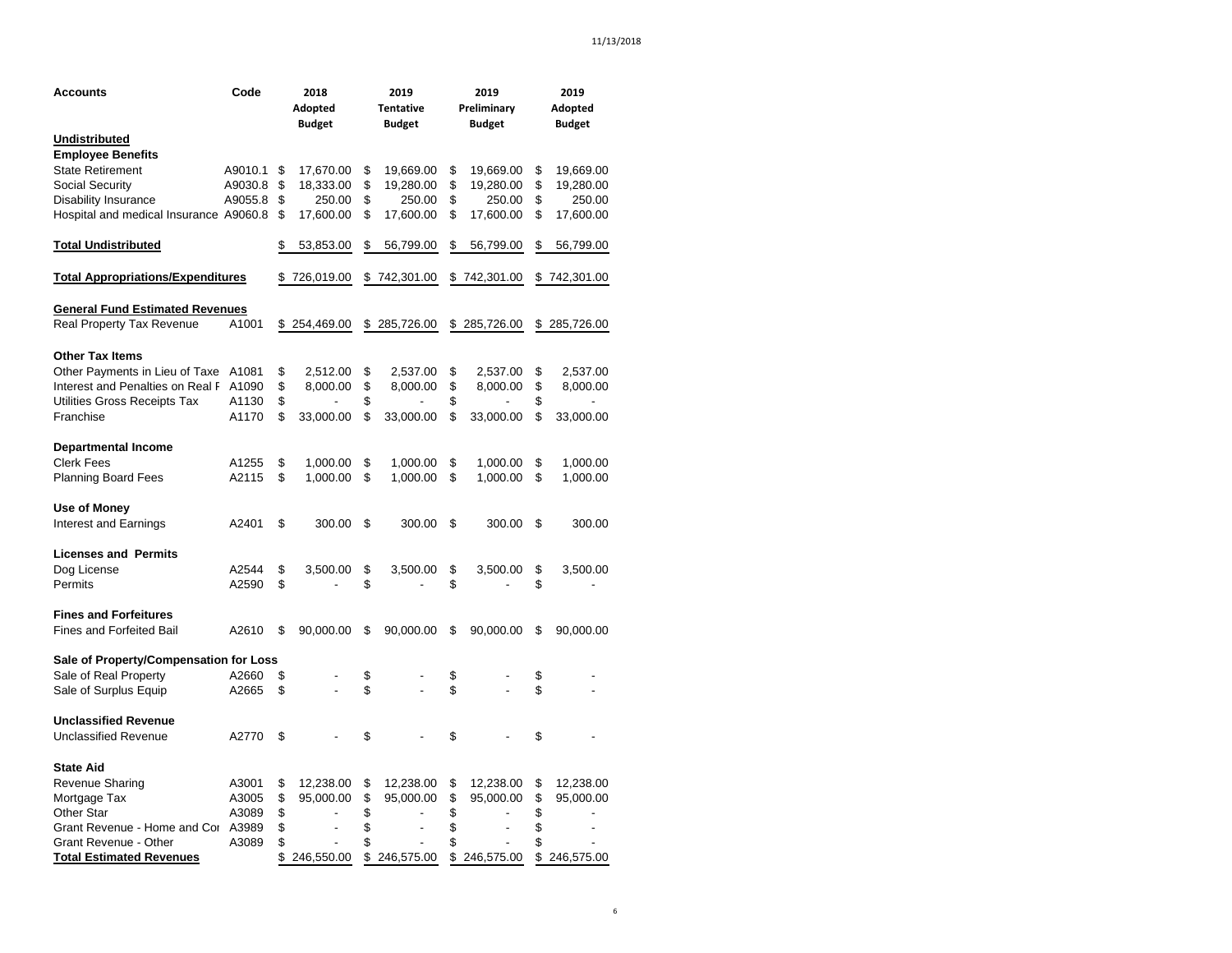| <b>Accounts</b>                            | Code        |    | 2018                     | 2019                           | 2019                 | 2019                           |
|--------------------------------------------|-------------|----|--------------------------|--------------------------------|----------------------|--------------------------------|
|                                            |             |    | Adopted                  | <b>Tentative</b>               | Preliminary          | Adopted                        |
|                                            |             |    | <b>Budget</b>            | <b>Budget</b>                  | <b>Budget</b>        | <b>Budget</b>                  |
| <b>Unexpended Balance</b>                  |             |    | \$225,000.00             | \$210,000.00                   | \$210,000.00         | \$210,000.00                   |
|                                            |             |    | appropriated             | appropriated                   | appropriated         | appropriated                   |
| <b>HIGHWAY FUND</b>                        |             |    |                          | fund balance                   | fund balance         | fund balance                   |
| <b>Highway Appropriations - Townwide</b>   |             |    |                          |                                |                      |                                |
| <b>Bridges</b>                             |             |    |                          |                                |                      |                                |
| <b>Contractual Expenses</b>                | DA5120.4 \$ |    | 10,000.00                | \$<br>10,000.00                | \$<br>10,000.00      | \$<br>10,000.00                |
| Total                                      |             | \$ | 10,000.00                | \$<br>10,000.00                | \$<br>10,000.00      | \$<br>10,000.00                |
| Machinery                                  |             |    |                          |                                |                      |                                |
| Equipment                                  | DA5130.2 \$ |    | 80,000.00                | \$<br>33,000.00                | \$<br>33,000.00      | \$<br>33,000.00                |
| <b>Contractual Expenses</b>                | DA5130.4 \$ |    | 80,000.00                | \$<br>80,000.00                | \$<br>80,000.00      | \$<br>80,000.00                |
| Total                                      |             | \$ | 160,000.00               | \$<br>113,000.00               | \$<br>113,000.00     | \$<br>113,000.00               |
|                                            |             |    |                          |                                |                      |                                |
| Snow Removal - Town                        |             |    |                          |                                |                      |                                |
| <b>Personal Services</b>                   | DA5142.1 \$ |    | 205,000.00               | \$<br>210,000.00               | \$<br>210,000.00     | \$<br>210,000.00               |
| <b>Contractual Expenses</b>                | DA5142.4 \$ |    | 80,000.00                | \$<br>85,000.00                | \$<br>85,000.00      | \$<br>85,000.00                |
| Total                                      |             | \$ | 285,000.00               | \$<br>295,000.00               | \$295,000.00         | \$<br>295,000.00               |
| <b>Employee Benefits</b>                   |             |    |                          |                                |                      |                                |
| <b>State Retirement</b>                    | DA9010.8 \$ |    | 26,802.00                | \$<br>27,777.00                | \$<br>27,777.00      | \$<br>27,777.00                |
| <b>Social Security</b>                     | DA9030.8 \$ |    | 15,700.00                | \$<br>16,065.00                | \$<br>16,065.00      | \$<br>16,065.00                |
| Hospital and Medical Insurance DA9060.8 \$ |             |    | 81,300.00                | \$<br>81,723.00                | \$<br>81,723.00      | \$<br>81,723.00                |
| Uniforms                                   | DA9089.8 \$ |    | 3,600.00                 | \$<br>3,600.00                 | \$<br>3,600.00       | \$<br>3,600.00                 |
| Total                                      |             | \$ | 127,402.00               | \$<br>129,165.00               | \$<br>129,165.00     | \$<br>129,165.00               |
| <b>Debt Service Principal</b>              |             |    |                          |                                |                      |                                |
| Serial Bonds                               | DA9710.6 \$ |    | 56,273.00                | \$<br>97,021.00                | \$<br>97,021.00      | \$<br>97,021.00                |
| <b>Bond Anticipation</b>                   | DA9730.6 \$ |    | $\overline{\phantom{a}}$ | \$                             | \$                   | \$<br>$\overline{\phantom{a}}$ |
| <b>Capital Bonds</b>                       | DA9740.6 \$ |    | ÷.                       | \$                             | \$                   | \$                             |
| Total                                      |             | \$ | 56,273.00                | \$<br>97,021.00                | \$<br>97,021.00      | \$<br>97,021.00                |
| Interest                                   |             |    |                          |                                |                      |                                |
| Serial Bonds                               | DA9710.7 \$ |    | 7,393.00                 | \$<br>11,752.00                | \$<br>11,752.00      | \$<br>11,752.00                |
| <b>Bond Anticipation</b>                   | DA9730.7 \$ |    | $\overline{\phantom{a}}$ | \$<br>$\overline{\phantom{a}}$ | \$<br>$\blacksquare$ | \$<br>$\overline{\phantom{a}}$ |
| Capital Bonds                              | DA9740.7 \$ |    |                          | \$                             | \$                   | \$                             |
| Total                                      |             | \$ | 7,393.00                 | \$<br>11,752.00                | \$<br>11,752.00      | \$<br>11,752.00                |
| <b>Total Appropriations/Expenses</b>       |             | S  | 646,068.00               | \$<br>655,938.00               | \$<br>655,938.00     | \$<br>655,938.00               |
| <b>Highway Revenues - Townwide</b>         |             |    |                          |                                |                      |                                |
| <b>Local Sources</b>                       |             |    |                          |                                |                      |                                |
| <b>Real Property Tax</b>                   | DA1001      |    | \$592,468.00             | \$<br>617,338.00               | \$<br>617,338.00     | \$<br>617,338.00               |
| Sales of Scrap & Surplus Equip DA2650      |             | \$ |                          | \$                             | \$                   | \$                             |
| Interest and Earnings                      | DA2401      | \$ | 100.00                   | \$<br>100.00                   | \$<br>100.00         | \$<br>100.00                   |
| <b>Compensation for Loss</b>               | DA2690      | \$ | $\blacksquare$           | \$<br>$\blacksquare$           | \$<br>$\blacksquare$ | \$<br>$\overline{\phantom{a}}$ |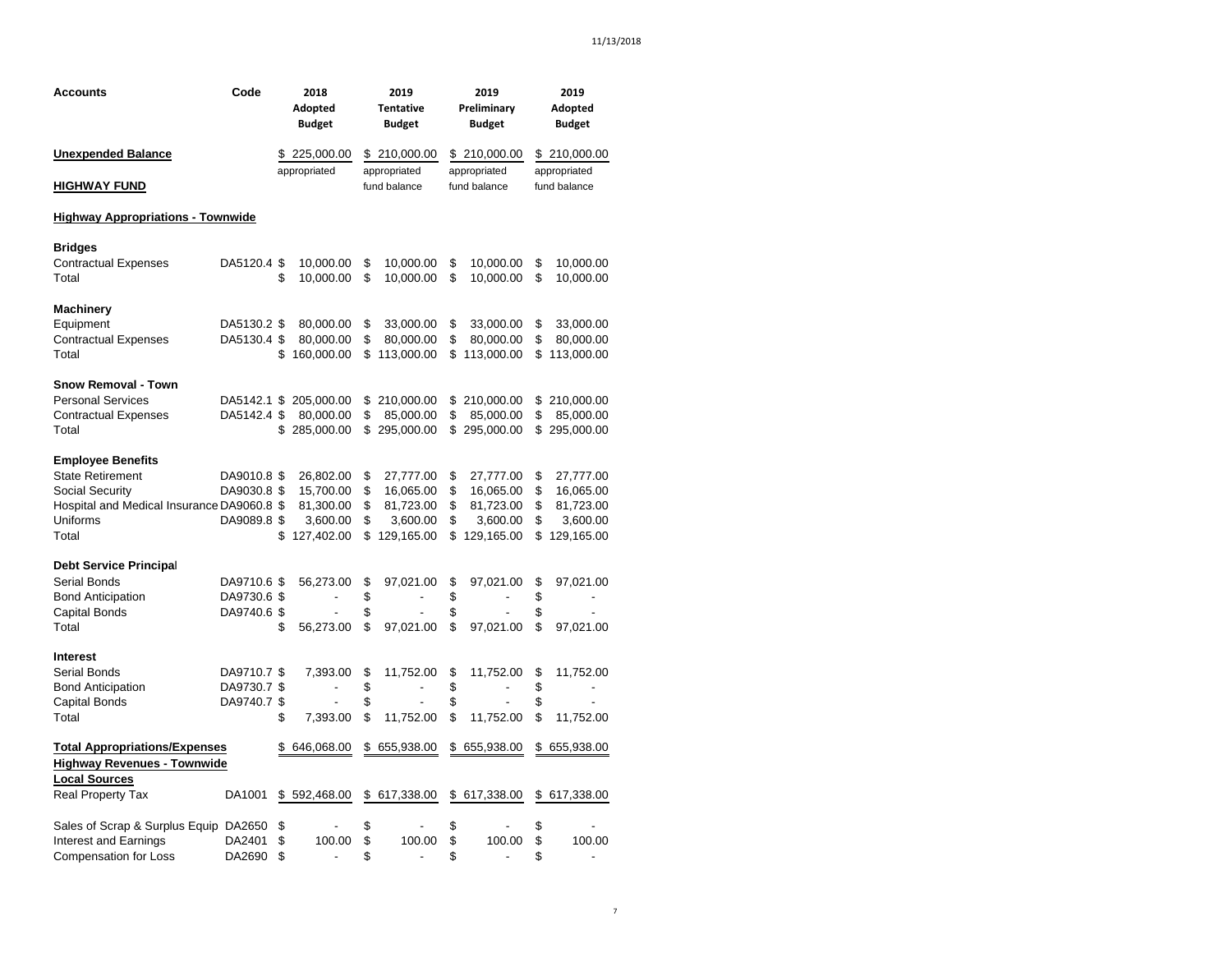| Accounts                                                                      | Code        | 2018<br>Adopted<br><b>Budget</b> |    | 2019<br><b>Tentative</b><br><b>Budget</b> |    | 2019<br>Preliminary<br><b>Budget</b>      | 2019<br>Adopted<br><b>Budget</b>                |
|-------------------------------------------------------------------------------|-------------|----------------------------------|----|-------------------------------------------|----|-------------------------------------------|-------------------------------------------------|
| Mowing - Washington County                                                    | DA2770      | \$<br>3,500.00                   | \$ | 3,500.00                                  | \$ | 3,500.00                                  | \$<br>3,500.00                                  |
| <b>Total Estimated Revenues</b>                                               |             | \$<br>3,600.00                   | \$ | 3,600.00                                  | \$ | 3,600.00                                  | \$<br>3,600.00                                  |
| Townwide                                                                      |             |                                  |    |                                           |    |                                           |                                                 |
| <b>Unexpended Balance</b>                                                     |             | \$<br>50,000.00                  | \$ | 35,000.00                                 | S  | 35,000.00                                 | \$<br>35,000.00                                 |
| <b>Highway Appropriations - Outside Village</b>                               |             | appropriated                     |    | appropriated<br>fund balance              |    | appropriated<br>fund balance              | appropriated<br>fund balance                    |
|                                                                               |             |                                  |    |                                           |    |                                           |                                                 |
| <b>General Repairs</b>                                                        |             |                                  |    |                                           |    |                                           |                                                 |
| <b>Personal Services</b>                                                      | DB5110.1 \$ | 178,000.00                       | S  | 185,000.00                                | \$ | 185,000.00                                | \$<br>185,000.00                                |
| <b>Contractual Expenses</b>                                                   | DB5110.4 \$ | 63,000.00                        | \$ | 68,000.00                                 | \$ | 68,000.00                                 | \$<br>68,000.00                                 |
| Total                                                                         |             | \$<br>241,000.00                 | \$ | 253,000.00                                |    | \$253,000.00                              | \$<br>253,000.00                                |
| <b>Improvements</b>                                                           |             |                                  |    |                                           |    |                                           |                                                 |
| Capital Outlay                                                                |             | DB5112.2 \$ 240,000.00           | \$ | 240,000.00                                | \$ | 240,000.00                                | \$<br>240,000.00                                |
| <b>Employee Benefits</b>                                                      |             |                                  |    |                                           |    |                                           |                                                 |
| <b>State Retirement</b>                                                       | DB9010.8 \$ | 23,227.00                        | \$ | 24,053.00                                 | \$ | 24,053.00                                 | \$<br>24,053.00                                 |
| Social Security                                                               | DB9030.8 \$ | 13,617.00                        | \$ | 14,153.00                                 | \$ | 14,153.00                                 | \$<br>14,153.00                                 |
| Hospital and Medical Insurance DB9060.8 \$                                    |             | 81,300.00                        | \$ | 81,723.00                                 | \$ | 81,723.00                                 | \$<br>81,723.00                                 |
| Uniforms                                                                      | DB9089.8 \$ | 3,600.00                         | \$ | 3,600.00                                  | \$ | 3,600.00                                  | \$<br>3,600.00                                  |
| Total                                                                         |             | \$<br>121,744.00                 | \$ | 123,529.00                                | \$ | 123,529.00                                | \$<br>123,529.00                                |
| Total Highway Appropriations - Expens \$ 602,744.00<br><b>Outside Village</b> |             |                                  | \$ | 616,529.00                                |    | \$ 616,529.00                             | \$616,529.00                                    |
| <b>Highway Revenues - Outside Village</b>                                     |             |                                  |    |                                           |    |                                           |                                                 |
| <b>Local Sources</b>                                                          |             |                                  |    |                                           |    |                                           |                                                 |
| <b>Real Property Tax</b>                                                      | DB1001      | \$<br>389,644.00                 |    | \$413,429.00                              |    | \$413,429.00                              | \$<br>413,429.00                                |
| Interest and Earnings                                                         | DB2401      | \$<br>100.00                     | \$ | 100.00                                    | \$ | 100.00                                    | \$<br>100.00                                    |
| <b>State Aid</b>                                                              |             |                                  |    |                                           |    |                                           |                                                 |
| Consolidated Highway                                                          | DB3501      | \$<br>163,000.00                 | \$ | 168,000.00                                | \$ | 168,000.00                                | \$<br>168,000.00                                |
| <b>Total Estimated Highway Revenues</b>                                       |             | \$<br>163,100.00                 | \$ | 168,100.00                                | S. | 168,100.00                                | \$<br>168,100.00                                |
| <b>Unexpended Balance</b>                                                     |             | \$<br>50,000.00<br>appropriated  | \$ | 35,000.00<br>appropriated<br>fund balance | \$ | 35,000.00<br>appropriated<br>fund balance | \$<br>35,000.00<br>appropriated<br>fund balance |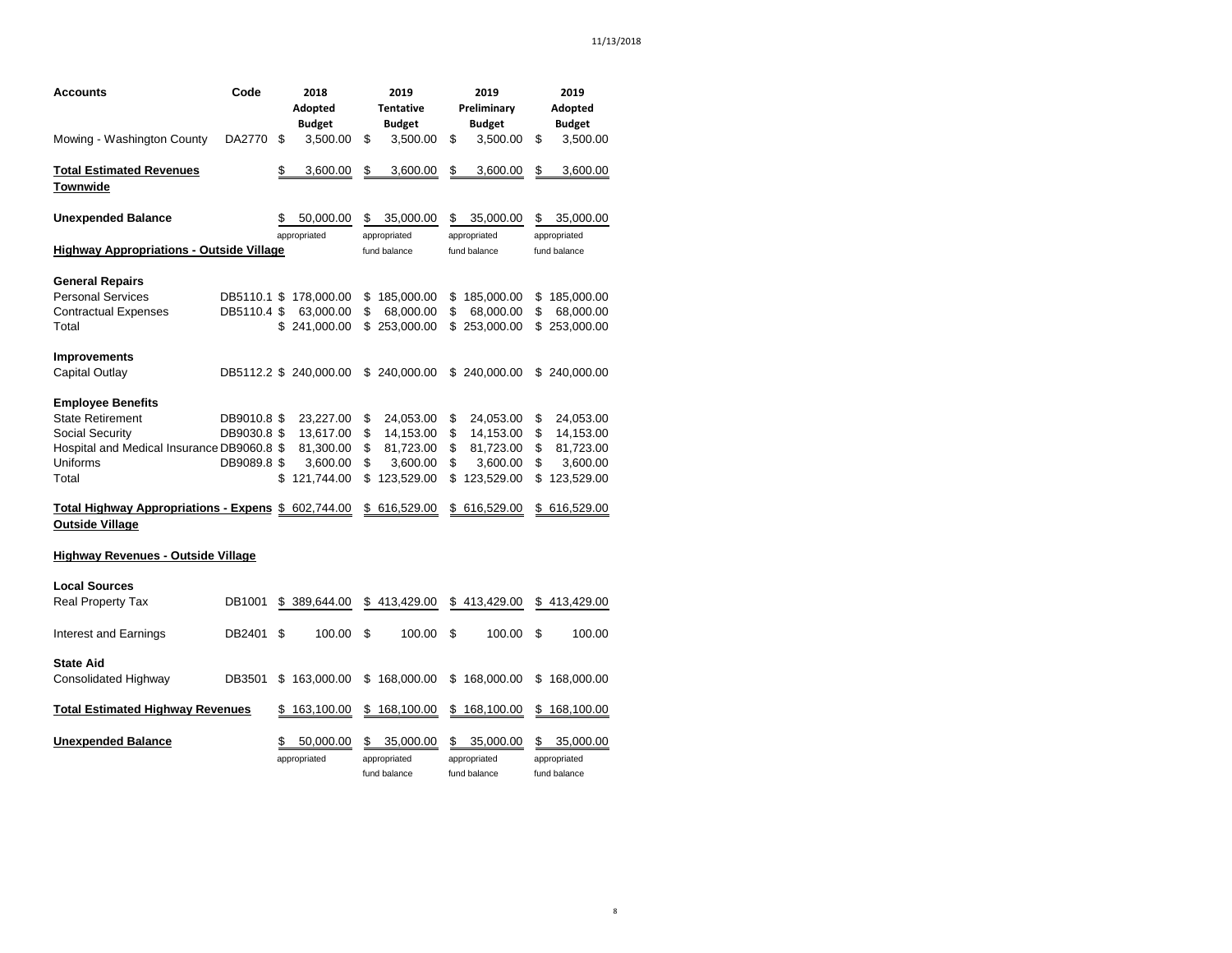| <b>Accounts</b>                                                                       | Code         | 2018<br>Adopted<br><b>Budget</b> | 2019<br><b>Tentative</b><br><b>Budget</b> | 2019<br>Preliminary<br><b>Budget</b> | 2019<br>Adopted<br><b>Budget</b> |         |
|---------------------------------------------------------------------------------------|--------------|----------------------------------|-------------------------------------------|--------------------------------------|----------------------------------|---------|
| <b>SPECIAL DISTRICTS</b><br><b>Fire Protection Districts</b><br><b>Appropriations</b> |              |                                  |                                           |                                      |                                  |         |
| #6 Fort Ann SF1                                                                       |              | SF3410.4 \$ 204.390.00           | \$204,390.00                              | \$204,390.00                         | \$204.390.00                     |         |
| LOSAP                                                                                 | SF9010.8 \$  |                                  | \$                                        | \$                                   | \$                               |         |
| Total                                                                                 |              | \$204.390.00                     | \$204,390.00                              | \$204,390.00                         | \$204,390.00                     |         |
| #7 Pilot Knob SF2                                                                     | SF3410.4 \$  | 95,400.00                        | 95,250.00<br>-SS                          | \$<br>95,250.00                      | 95,250.00<br>-SG                 |         |
| <b>LOSAP</b>                                                                          | SF9010.8 \$  | 5,720.00                         | -S<br>3,240.00                            | $\frac{1}{2}$<br>3,240.00            | \$<br>3,240.00                   |         |
| Total                                                                                 | \$.          | 101.120.00                       | S<br>98,490.00                            | \$<br>98,490.00                      | \$<br>98,490.00                  |         |
| #8 West Fort Ann SF3                                                                  |              | SF3410.4 \$ 245,084.00           | \$244,934.00                              | \$244,934.00                         | \$244.934.00                     |         |
| <b>LOSAP</b>                                                                          | SF9010.8 \$  | 2.200.00                         | \$.<br>$\overline{\phantom{a}}$           | S                                    | S                                |         |
| Total                                                                                 |              | \$247.284.00                     | \$244.934.00                              | \$244,934.00                         | \$244.934.00                     | surplus |
| <b>Total - All Fire Districts</b>                                                     | TOTALS       | \$552,794.00                     | \$547,814.00                              | \$547,814.00                         | \$547,814.00                     |         |
| <b>Revenues - Local Sources</b>                                                       |              |                                  |                                           |                                      |                                  |         |
| <b>Real Property Tax</b>                                                              | SF1001<br>\$ | 552,794.00                       | \$547,814.00                              | \$547,814.00                         | \$547,814.00                     |         |